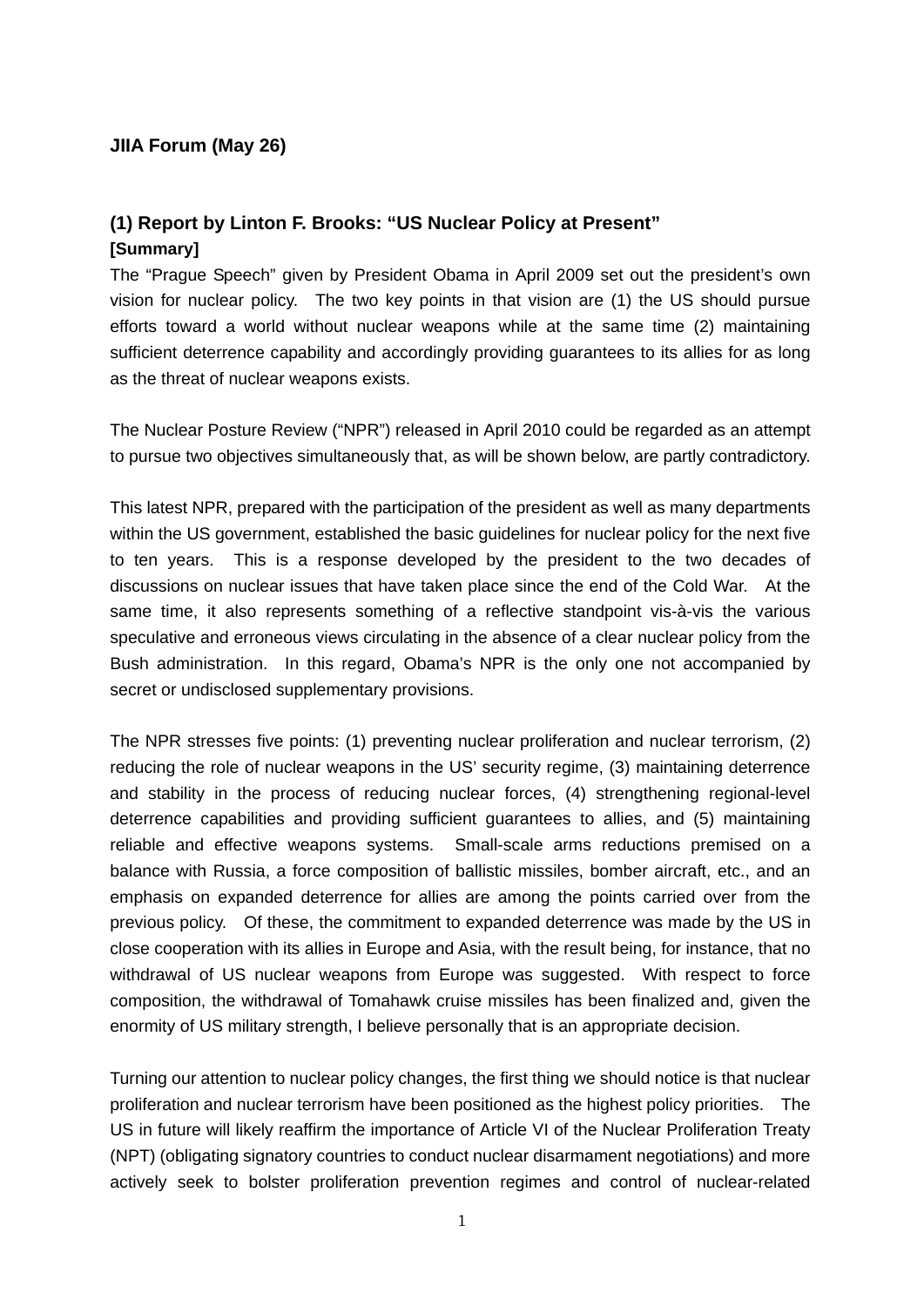#### materials.

The second change is the US' declaratory policy on the use of nuclear weapons. The US has switched from its "strategy of vagueness" in place since the Cold War and will not likely use nuclear weapons against non-nuclear weapons states complying (or even those clearly not complying) with the NPT except in extreme circumstances. In other words, the fundamental role of nuclear weapons will be limited to deterring an enemy nuclear attack.

As mentioned at the beginning, the above elements reflect somewhat of an internal contradiction in the nuclear strategy portrayed by the president. Set against a backdrop of calls for further reductions and even the abolition of nuclear weapons, the NPR asserts the aims of suspending new nuclear warhead development and nuclear testing as well as ratifying and promptly implementing a Comprehensive Test Ban Treaty (CTBT). On the other hand, it provides for the modernization of nuclear weapons production/research facilities and increased budgets for that purpose to prevent the deterioration of its relative nuclear weapons capability and to dispel any concerns among allies in this regard. It continues to support efforts toward the abolition of nuclear weapons by all nuclear-armed states as a long-term objective and stipulates a number of specific missions, including strengthening regional security, improving non-nuclear deterrence capabilities, and undertaking new arms reduction negotiations with Russia.

In essence, President Obama's NPR was a product of compromise, stemming from the inherent complexity of the problems the president must consider. It is probably not possible to derive an answer to this complexity that would satisfy everyone. I should add here at the end, however, that experts in US nuclear strategy are nearly unanimous in their contention that this NPR has succeeded in striking a rational balance among the differing objectives of maintaining/providing deterrence capabilities for the US itself and its allies and reducing the quantity of nuclear warheads, and that this will likely constitute the core of the US' nuclear policy for at least the next few years.

## **(2) Report by Morton H. Halperin: "Japan-US Relations and Non-proliferation" [Summary]**

My report covers the changes in and prospects of Japan-US relations using the "Nuclear Policy Review" (NPR) as an example.

Generally speaking, the content of the latest NPR can be said to incorporate much of the report "America's Strategic Posture" submitted in 2009. This report was prepared by the Congressional Commission on the Strategic Posture of the United States (commonly known as the Perry-Schlesinger Commission for William J. Perry, the Chairman, and James R. Schlesinger, the Deputy Chairman) on which I served as a member. Perhaps the most noteworthy aspect of this report is its recommendation that the US conduct with Japan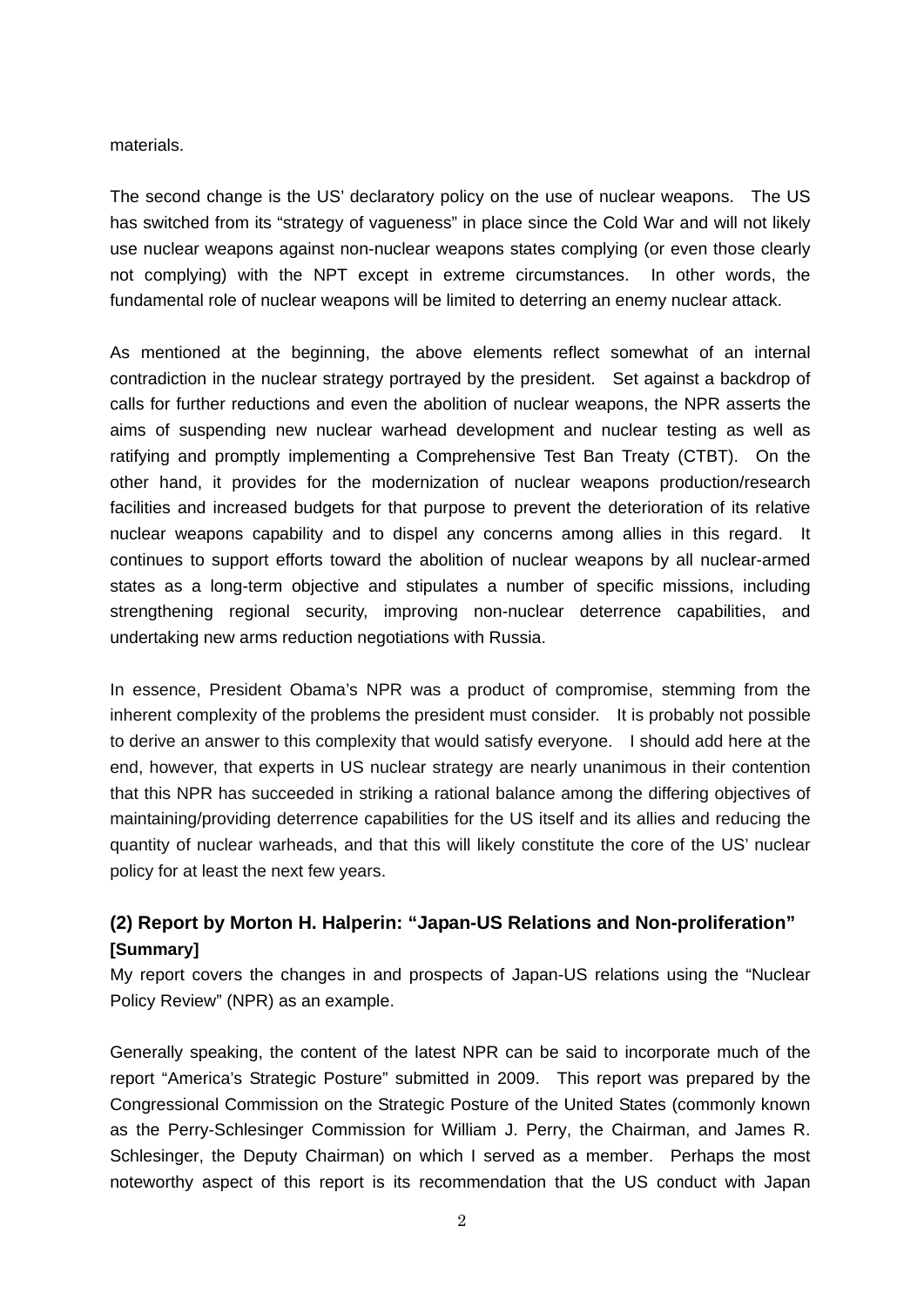intense and deep discussions on nuclear policy similar to those it has held with its NATO allies for the past 40 years or more. A variety of reasons can be given for such discussions not having been pursued by Japan and the US to date, among them being (1) the lack of interest shown by the Japanese government, (2) the fundamental focus of US nuclear policy on the Soviet presence in Europe, and (3) the NATO orientation of many of the US' nuclear experts, but the importance of Japan-US discussions today in the 21<sup>st</sup> century is growing day by day. Above all, as emphasized in the NPR, the US urgently needs to pursue adequate discussions with Japan and close communications thereby in the midst of heightening awareness of the dangers of nuclear proliferation and nuclear terrorism.

What has pleased me as well as surprised me in this context is that the governments of Japan and the US engaged in a frank exchange of views on broad topics and on details, similar to those with the aforementioned NATO allies, when drafting the recent NPR. Many of the views of the Japanese side were consequently reflected in the NPR but, from my perspective, there are three points of particular importance in these Japan-US discussions.

The first is the retirement of the Tomahawk cruise missiles. Opinion on this issue was divided within the Japanese government when the discussions began, but in the end it was determined, through an agreement among Japanese officials premised on close communications and maintenance of US deterrence capabilities, that this somewhat outdated weapons system would be abolished. At the same time, the US responded by asserting its clear intention to maintain a diverse force composition that includes bomber aircraft for the purpose of nuclear deterrence.

Secondly, there is the change in the declaratory policy. Naturally the US government did not accede across the board to Japan's views, but it is a fact that Japanese interest in the issue, as described below, has had a certain impact on US policy changes. The NPR advocates (1) a reduced dependency on nuclear weapons, presuming that deterrence capabilities will remain capable of protecting allies, (2) the promotion of US efforts towards a world without nuclear weapons, and (3) the possession of nuclear weapons by the US for the "sole purpose" of deterring a nuclear attack by another country. An even more important change, as pointed out by Mr. Brooks, was the clear presentation for the first time of a policy of "negative security assurance," that is, entering into a nuclear non-proliferation treaty and not using nuclear weapons against compliant countries.

The third point of discussion was partially addressed in this latest NPR but requires closer and more wide-ranging discussions between Japan and the US in future: dealing with China. The NPR calls for "strengthening strategic stability" with China but what this entails specifically has not yet been defined even in the US. What is for the most part certain, however, is that (1) the US will emphasize relations with China in future, and this topic will be intensely discussed within the US government over the next one to two years, and (2)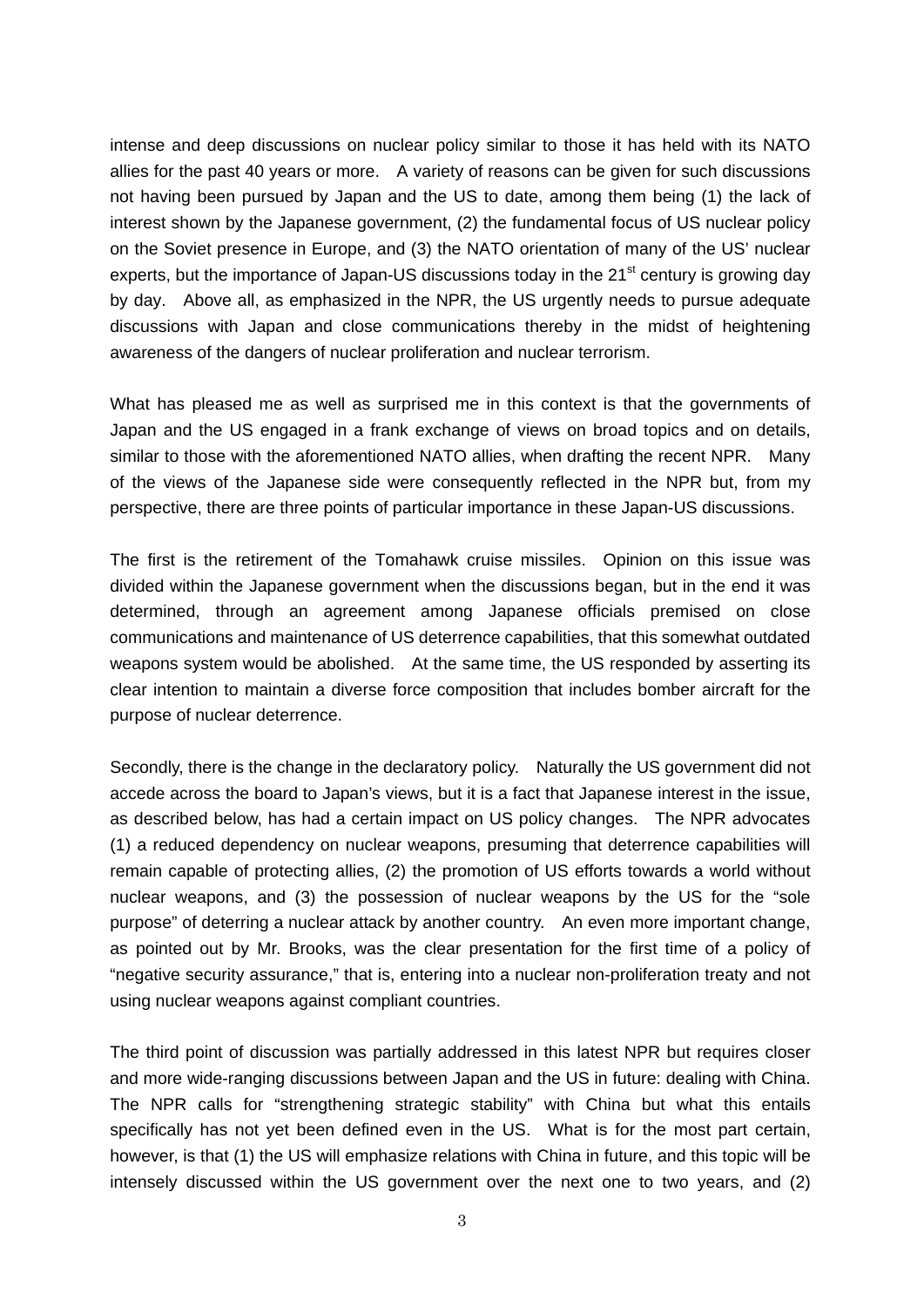dialogue will begin between the US and China over nuclear issues based on these discussions, likely within a few years. In view of these developments, it is extremely important that the Japanese government engage in robust discussions with the US on this US-China nuclear strategy dialogue and deepen mutual understanding and shared perceptions between Japan and the US.

Finally, let me reiterate that dealing with China on nuclear issues will undoubtedly become a major issue in the US' nuclear strategy in the span of the next few months to the next few years. I would expect that both Japan and the US would necessarily engage in serious discussions on this matter. The discussions about the NPR over the past several months can be said to have been a touchstone for these new Japan-US relations.

### **(3) Report by Walter B. Slocombe: "Ballistic Missile Defense"**

#### **[Summary]**

Ballistic missile defense, the topic of my talk and an important part of US security strategy, is a critical issue that has major implications for expanded deterrence.

With the threat of ballistic missiles on the rise, ballistic missile defense is becoming increasingly significant. Many countries, in particular North Korea and Iran, are improving their ability to deliver nuclear warheads to distant countries. Though not given sufficient attention, the threat of ballistic missiles armed with conventional warheads is similarly climbing. In this regard, China is endeavoring to enhance what it terms "anti-access systems," and it is pursuing improvements to its ballistic missile forces and other military capabilities in critical regions where there is a possibility of a US-China clash in order to prevent tactical military action by US air, naval or other forces. Anti-access is frequently said to be an effective strategy, offering the options of direct attacks on aircraft carriers and indirect attacks on the same by targeting air bases, port facilities, communications and intelligence facilities, etc.

Ballistic missile defense has three interrelated but differing objectives: (1) defense of the US mainland, (2) defense of US allies and friends, and (3) defense of US military forces deployed to the above. The technical requirements and military objectives for these respective missions differ. For example, greater defense capabilities are required for (1) and (2) than for (3). While (1) involves intercepting long-range missiles approaching at high altitudes and extremely high speeds, (2) requires responding to short- and medium-range missiles.

On this point, it is crucial for the US to affirm what is not part of its ballistic missile defense mission. Put bluntly, the mission is not to defend against a full-scale attack by Russia or China using strategic weapons; defense against strategic nuclear weapons launched by these major nuclear powers would be both technically daunting and very expensive. Were Russia and China so inclined, they could likely bolster their second-strike capabilities further,